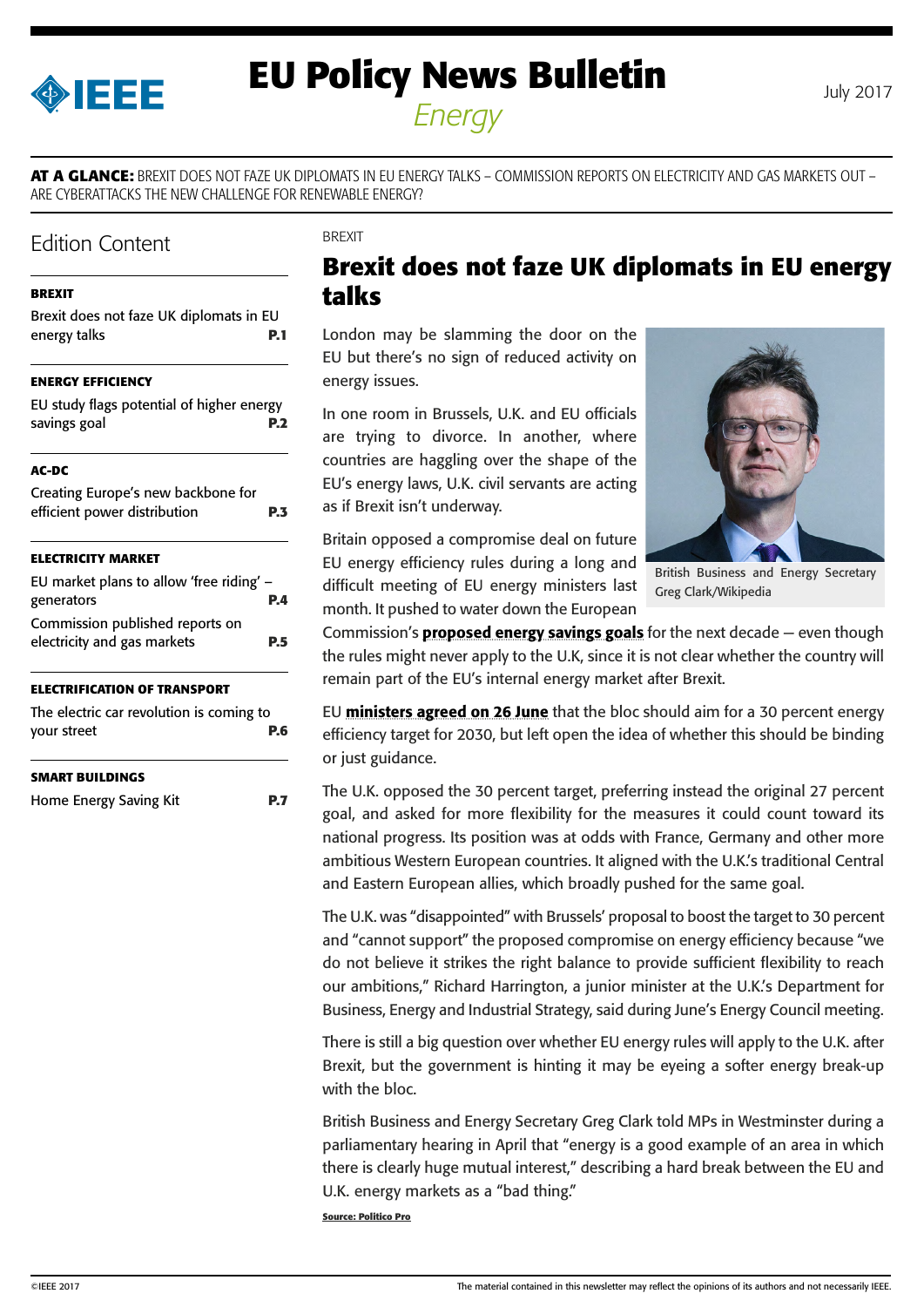### <span id="page-1-0"></span>**[BREXIT](#page-0-0)**

[Brexit does not faze UK diplomats in EU](#page-0-0)  [energy talks](#page-0-0) **P.1**

### **ENERGY EFFICIENCY**

| EU study flags potential of higher energy<br>savings goal          | P.2 |
|--------------------------------------------------------------------|-----|
| AC-DC                                                              |     |
| Creating Europe's new backbone for<br>efficient power distribution | P.3 |
| ELECTRICITY MARKET                                                 |     |
| EU market plans to allow 'free riding' -<br>generators             | P.4 |
| Commission published reports on<br>electricity and gas markets     | P.5 |
| ELECTRIFICATION OF TRANSPORT                                       |     |
| The electric car revolution is coming to<br>your street            | P.6 |
| SMART BUILDINGS                                                    |     |
| Home Energy Saving Kit                                             | P.7 |

### ENERGY EFFICIENCY

# **EU study flags potential of higher energy savings goal**



Increasing the EU's 2030 energy efficiency target beyond the 30% currently under consideration in Brussels would lead to higher climate and health benefits, a [study](https://ec.europa.eu/energy/sites/ener/files/documents/the_macro-level_and_sectoral_impacts_of_energy_efficiency_policies.pdf) for the European Commission showed earlier this month.

A 40% energy savings goal would help the EU slash greenhouse gas emissions by 46.6% by 2030, overshooting by almost seven points its target for that year, according to the report prepared by consultancies Cambridge Econometrics and EY.

A 35% energy efficiency target backed by the **European Parliament's lead** [negotiator](http://www.europarl.europa.eu/sides/getDoc.do?pubRef=-%2f%2fEP%2f%2fNONSGML%2bCOMPARL%2bPE-604.805%2b01%2bDOC%2bPDF%2bV0%2f%2fEN) would lead to emissions cuts of 43.6% by 2030, while a 30% target, endorsed by both the Commission and EU countries, would only achieve a 40.7% reduction.

A drop in the EU carbon price induced by energy savings could boost coal power and hinder the EU's ability to curb pollutant emissions, SOx in particular, according to the study. And NOx levels would be influenced by growth within the transport and agriculture sectors, it added.

The EU institutions are set to launch informal talks to agree on the 2030 energy efficiency target once the Parliament adopts its negotiating position. The industry and energy committee is due to vote on a draft position in November. EU energy ministers adopted the Council position last month.

**Source: Ends Europe Source: Politico Pro**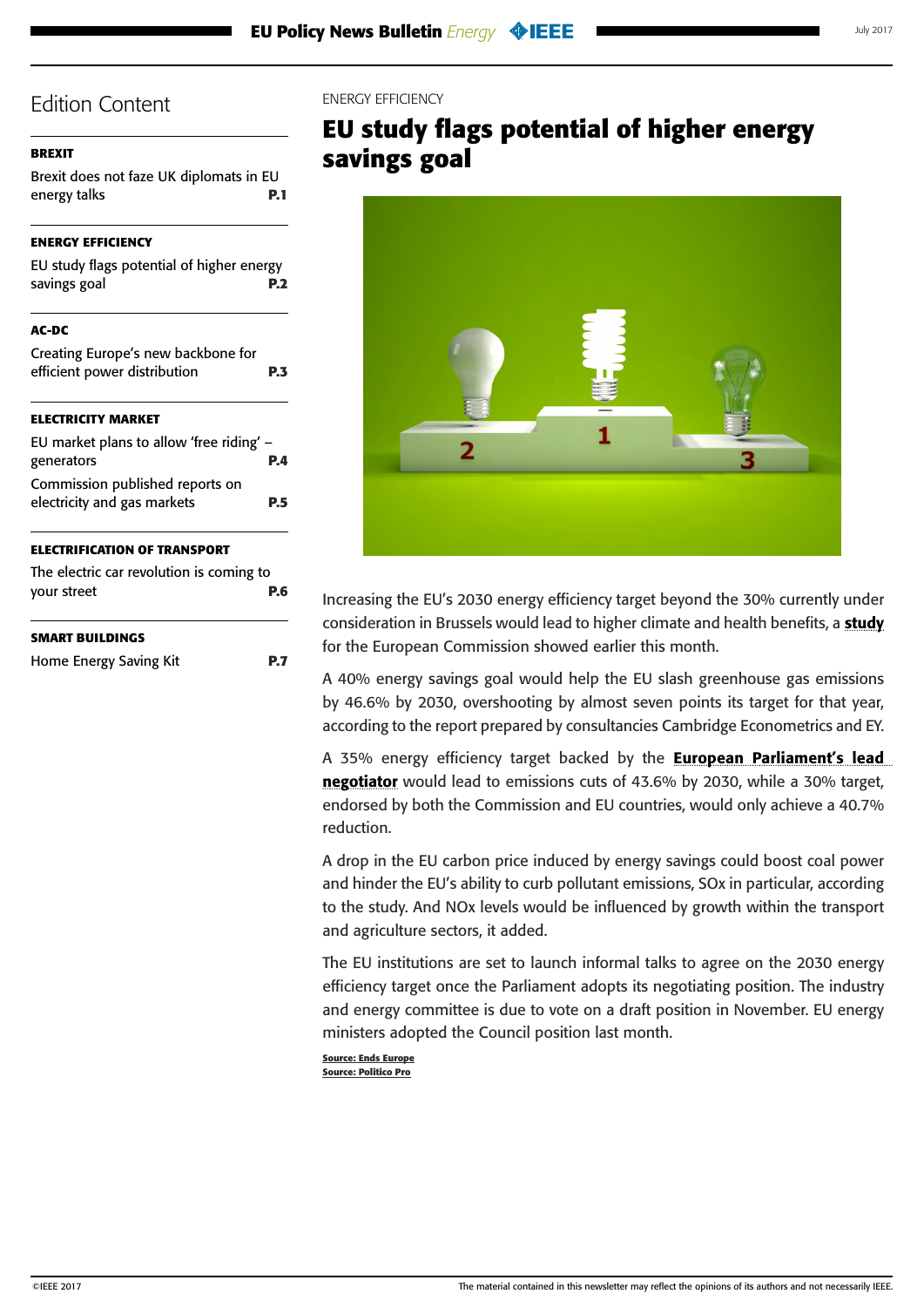## <span id="page-2-0"></span>**[BREXIT](#page-0-0)**

[Brexit does not faze UK diplomats in EU](#page-0-0)  [energy talks](#page-0-0) **P.1**

## **[ENERGY EFFICIENCY](#page-1-0)**

| EU study flags potential of higher energy<br>savings goal          | P.2 |
|--------------------------------------------------------------------|-----|
| AC-DC                                                              |     |
| Creating Europe's new backbone for<br>efficient power distribution | P.3 |
| <b>ELECTRICITY MARKET</b>                                          |     |
| EU market plans to allow 'free riding' $-$<br>generators           | P.4 |
| Commission published reports on<br>electricity and gas markets     | P.5 |
| <b>ELECTRIFICATION OF TRANSPORT</b>                                |     |
| The electric car revolution is coming to<br>your street            | P.6 |

### **[SMART BUILDINGS](#page-6-0)**

[Home Energy Saving Kit](#page-6-0) **P.7**

### $AC-DC$

# **Creating Europe's new backbone for efficient power distribution**

An ambitious research project which was launched in 2014 and which is funded by the European Commission, **[BEST PATHS](http://www.bestpaths-project.eu/en/project)**, focuses on the development of high-capacity transmission networks needed to meet Europe's long-term energy goals and incorporation of renewable energy sources. BEST PATHS stands for ''BEyond State-of-the-art Technologies for rePowering Ac corridors and multi-Terminal HVDC Systems''. It involves 39 partners and is coordinated by Red



Eléctrica de España (REE), set to run until September 2018.

In a press release this month, BEST PATHS had a look back at the past decades and how the energy landscape changed in Europe. An increasing amount of electricity is now generated from renewable sources, such as solar and wind energy.

These developments now require new and efficient power infrastructure that spans the whole of Europe. Its long-distance backbone will consist of high-voltage directcurrent transmission (HVDC) lines connected to a large number of voltage source converters (VSC). These will themselves be connected to alternating-current (AC) transmission lines, which are part of the local distribution systems. Power stations, solar and wind farms, and energy storage facilities will also feed into the main HVDC grid.

"HVDC is a key technology for transmitting large amounts of power over very long distances and allows the decarbonisation of the energy system. And climate change goals will only be achieved if we are able to carry power from clean sources to the locations where it is actually used," says Vicente Gonzáles López, from Red Eléctricita de Espana, a company that has recently completed a 65 km long DC connection between France and Spain.

In this context, the European project BEST PATHS is investigating novel grid technologies that would allow a better integration of the energy supply in Europe. [Five large demonstration programmes](http://www.bestpaths-project.eu/en/demonstration) are exploring how a new European grid could be optimised for an efficient distribution of energy from the energy supplier to the individual user. Key to the new distribution infrastructure will be the change to using direct current for energy transport over long distances.

Alternating currents mainly flow at the surface of a conductor, with less current in the middle. Known as the skin effect, this phenomenon significantly increases loss due to the wire's resistance. With direct current, there is no skin effect and so the whole cross-section of the conductor is used by the current. This can reduce loss by 30 to 40% compared to AC lines.

Another advantage is that the power can be transmitted via two wires, while AC lines require three conductors to carry the three different phases of alternating current. Furthermore, plans are being developed for superconducting high-voltage DC transmission lines that reduce power loss even more.

**Source: Dods**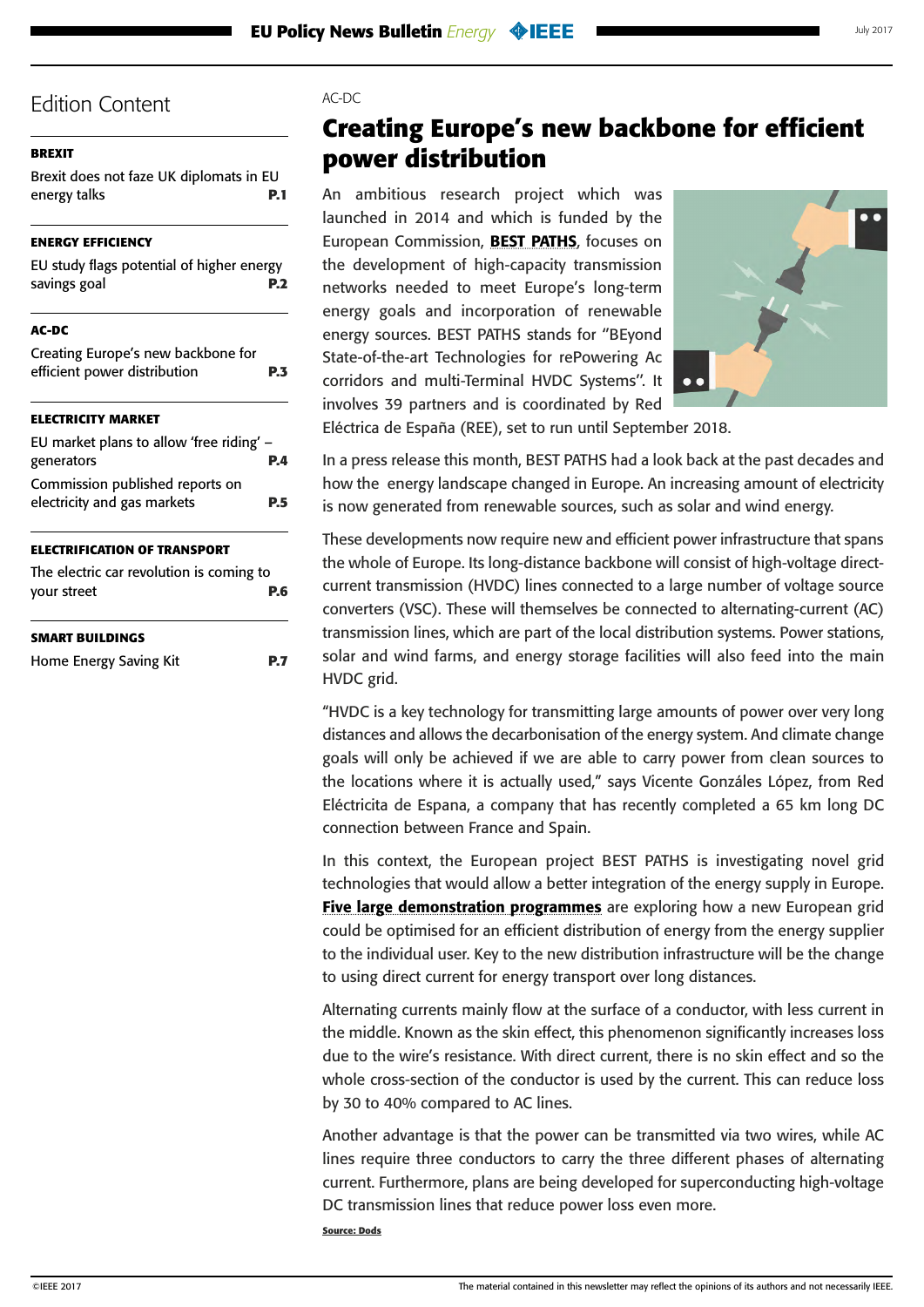## <span id="page-3-0"></span>**[BREXIT](#page-0-0)**

[Brexit does not faze UK diplomats in EU](#page-0-0)  [energy talks](#page-0-0) **P.1**

## **[ENERGY EFFICIENCY](#page-1-0)**

| EU study flags potential of higher energy |            |
|-------------------------------------------|------------|
| savings goal                              | <b>P.2</b> |
|                                           |            |

## **[AC-DC](#page-2-0)**

| Creating Europe's new backbone for<br>efficient power distribution | P.3 |
|--------------------------------------------------------------------|-----|
| <b>ELECTRICITY MARKET</b>                                          |     |
| EU market plans to allow 'free riding' $-$<br>generators           | P.4 |
| Commission published reports on<br>electricity and gas markets     | P.5 |
| <b>ELECTRIFICATION OF TRANSPORT</b>                                |     |
| The electric car revolution is coming to<br>your street            | P.6 |
| <b>SMART BUILDINGS</b>                                             |     |
| Home Energy Saving Kit                                             |     |

### ELECTRICITY MARKET

# **EU market plans to allow 'free riding' – generators**

Firms providing 'demand response' services in a market increasingly based on variable power production should be made to compensate generators for lost sales, a new [report](http://www.eurelectric.org/media/340051/arrangements-for-demand-response-aggregation-report-es-07-2017.pdf) suggests.



The European Commission sees demand response – where

consumers are rewarded for switching off when electricity is scarce – as crucial to the integration of unpredictable wind and solar power into the electricity network.

"Aggregators can serve as important players to enable a more flexible power system in line with needs engendered by high shares of intermittent renewable energy feed-in," the analysis by Norwegian certification firm DNV GL notes.

But the **[proposed Directive](http://eur-lex.europa.eu/resource.html?uri=cellar:9796c7a3-b7ba-11e6-9e3c-01aa75ed71a1.0001.02/DOC_1&format=PDF)** to revise the electricity market rules would allow these aggregators to charge for balancing the grid without compensating suppliers for lost revenue, says the report by power utilities' lobby Eurelectric.

The provision that "aggregators shall not be required to pay compensation to suppliers or generators" would offer a free ride for the third party service providers at the expense of electricity producers and suppliers, the authors argue.

The Commission's proposal states that all customer groups – industrial, commercial and households – should have access to the energy markets to trade their selfgenerated electricity and "flexibility", such as the ability to reduce demand at short notice.

The proposal is currently being debated by EU governments and the European Parliament, whose lead negotiator has already caused concern in the solar and wind power sectors by proposing a [complete abolition of priority grid access](http://www.europarl.europa.eu/sides/getDoc.do?pubRef=-%2f%2fEP%2f%2fNONSGML%2bCOMPARL%2bPE-597.758%2b01%2bDOC%2bPDF%2bV0%2f%2fEN) for power from renewable sources.

**Source: Ends Europe**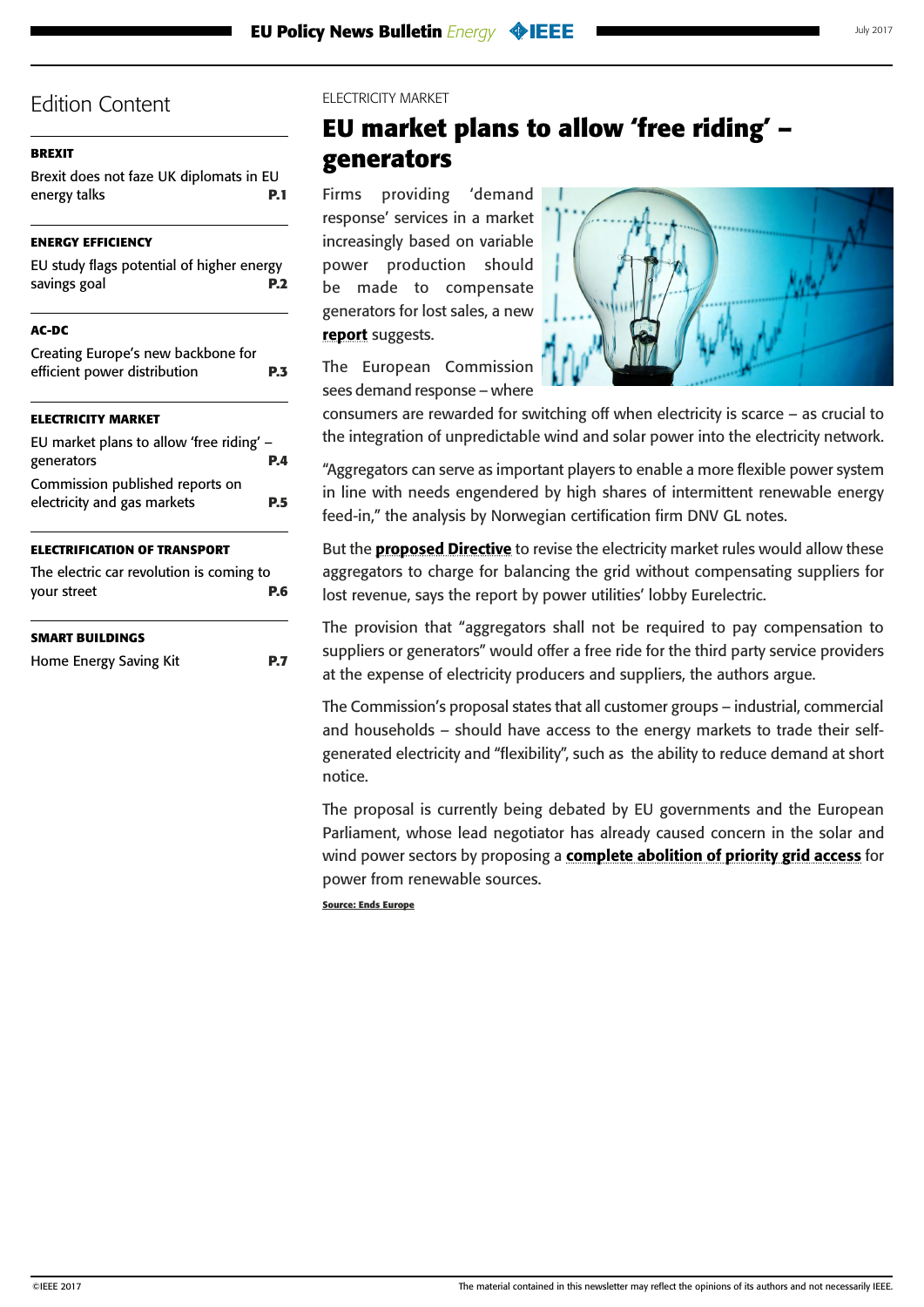## <span id="page-4-0"></span>**[BREXIT](#page-0-0)**

[Brexit does not faze UK diplomats in EU](#page-0-0)  [energy talks](#page-0-0) **P.1**

## **[ENERGY EFFICIENCY](#page-1-0)**

| EU study flags potential of higher energy |            |
|-------------------------------------------|------------|
| savings goal                              | <b>P.2</b> |

## **[AC-DC](#page-2-0)**

| Creating Europe's new backbone for<br>efficient power distribution | P.3 |
|--------------------------------------------------------------------|-----|
| <b>ELECTRICITY MARKET</b>                                          |     |
| EU market plans to allow 'free riding' -<br>generators             | P.4 |
| Commission published reports on<br>electricity and gas markets     | P.5 |
| <b>ELECTRIFICATION OF TRANSPORT</b>                                |     |
| The electric car revolution is coming to<br>your street            | P.6 |

### **[SMART BUILDINGS](#page-6-0)**

| Home Energy Saving Kit | <b>P.7</b> |
|------------------------|------------|
|                        |            |

# **Commission published reports on electricity and gas markets**



The European Commission published reports for the first quarter of 2017 on European **[electricity](https://ec.europa.eu/energy/sites/ener/files/documents/quarterly_report_on_european_electricity_markets_q1_2017.pdf)** and **[gas](https://ec.europa.eu/energy/sites/ener/files/documents/quarterly_report_on_european_gas_markets_q1_2017.pdf)** markets. They provide information about the most recent developments of the European internal energy market at national, regional and EU level, and are aimed at energy analysts, professionals and researchers, academics, and members of local and national governments.

Both reports cover wholesale and retail markets: they include details of energy prices, market trading volumes, consumption, storage, imports and exports. They pool data from both publicly available and commercial databases to create a unique information source that covers the whole EU and some neighbouring countries. They also provide a brief outlook on the energy markets of the EU's main energy trading partners. In addition, they analyse the impact of European energy policy measures on markets.

**Source: Dods**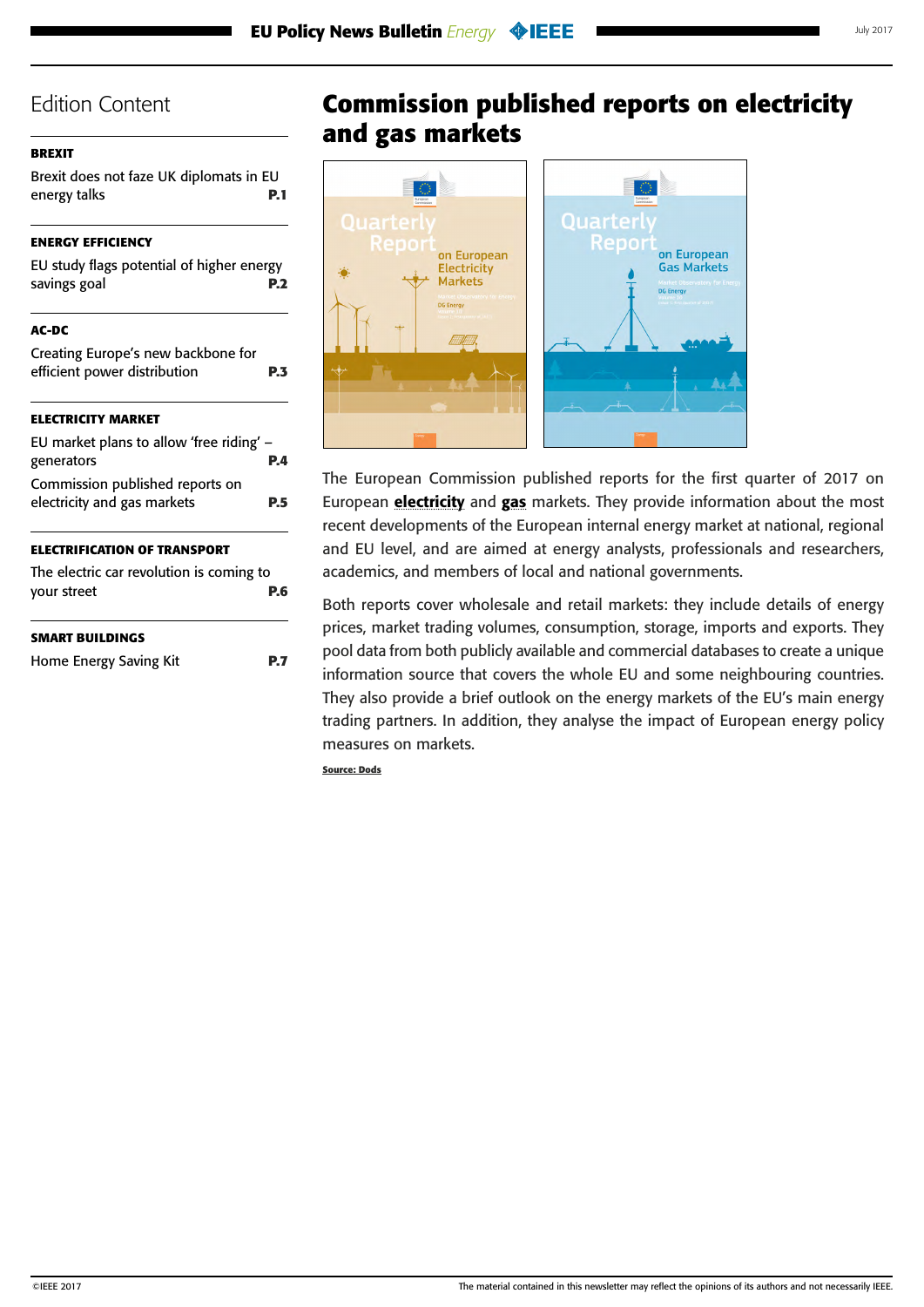## <span id="page-5-0"></span>**[BREXIT](#page-0-0)**

[Brexit does not faze UK diplomats in EU](#page-0-0)  [energy talks](#page-0-0) **P.1**

## **[ENERGY EFFICIENCY](#page-1-0)**

| EU study flags potential of higher energy |  |
|-------------------------------------------|--|
| savings goal                              |  |
|                                           |  |
| AC-DC                                     |  |
| Creating Europe's new backbone for        |  |
| efficient power distribution              |  |

## **[ELECTRICITY MARKET](#page-3-0)**

| EU market plans to allow 'free riding' - |     |
|------------------------------------------|-----|
| generators                               | PД  |
| Commission published reports on          |     |
| electricity and gas markets              | P.5 |
|                                          |     |

### **ELECTRIFICATION OF TRANSPORT**

| The electric car revolution is coming to |     |
|------------------------------------------|-----|
| your street                              | P.6 |

### **[SMART BUILDINGS](#page-6-0)**

```
Home Energy Saving Kit P.7
```
## ELECTRIFICATION OF TRANSPORT

# **The electric car revolution is coming to your street**



Electric cars have the highest value for society and individuals in dense urban areas, but even in the long-term, they fall short in competition with petrol- and diesel-fueled cars for motorists who use them both in cities and in rural areas, the French body in charge of advising the government on environmental issues found in a [new report](https://www.ecologique-solidaire.gouv.fr/sites/default/files/Th%C3%A9ma%20-%20Analyse%20co%C3%BBts%20b%C3%A9n%C3%A9fices%20des%20v%C3%A9hicules%20%C3%A9lectriques.pdf). The analysis compared economic and environmental costs linked to both types of vehicles for society as a whole and for the individual consumer.

Electric cars will be the better choice for individual users and society in 2030 in cities, especially as their production costs go down. However, combustion engines will keep their edge over electric vehicles for mixed uses (meaning in cities and rural areas), because they're still more efficient at higher speeds, the analysis found when taking into account production costs and CO2 emissions from battery production. It's worth noting that the analysis is based on the French energy mix, which is relatively low-carbon thanks to a high share of nuclear power in the country. The report also stresses that car-sharing services are key to increasing the economic performance of electric cars, because they allow drivers to share the cost of infrastructure to charge the cars (rather than each having a charging point at home).

Increased demand for metals and rare earth materials could make the switch to renewable energy and electric cars more environmentally costly than we think, Riccardo Puliti, global head of the energy and extractives practice group at the World Bank, warned in the **[Financial Times](https://www.ft.com/content/5bea3cfc-6717-11e7-8526-7b38dcaef614)**. Intensified mining could lead to "potentially significant impacts for local ecosystems, water systems and communities" if the transition is not managed properly, Puliti said.

**Source: Politico Pro**